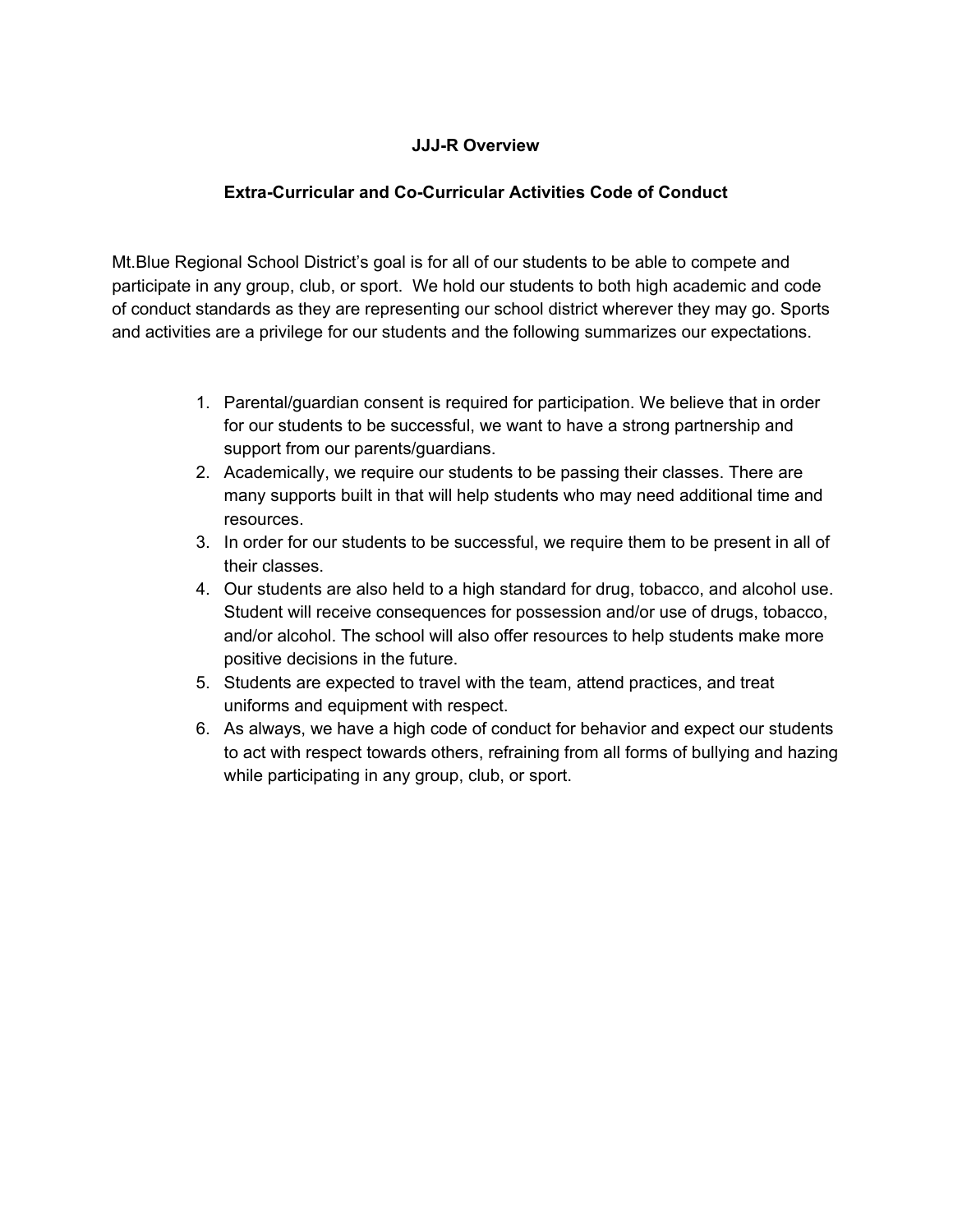# **Extra-Curricular and Co-Curricular Activities Code of Conduct for Middle and High School Students**

Since participation in extra and co-curricular activities is a privilege, it is important that students, parents/guardians and other interested persons are aware of the following rules and regulations. As representatives of the schools, students are expected to exhibit appropriate behavior at all times. These rules are adopted by the School Board in order to support the social, emotional and physical well-being of students and promote healthy, enriching and safe extra and co-curricular opportunities for all students.

The following rules shall govern student participation in extra-curricular and co-curricular activities. The list of extra and co-curricular activities will be updated annually by the principals and made available on request. Participation is defined as beginning with the first day of participation in any meeting, practice, contest or performance and ending at the conclusion of the activity or school year (whichever comes later).

General Expectations:

1. Students in good standing may participate in the extra and co-curricular activities of their school. A student is considered in good standing if he/she is not the subject of any disciplinary action for violation of any policy or school rule and is currently academically eligible based on MPA guidelines and this policy.

2. All participants are expected to come to school ready to learn on all scheduled school days. Regular school attendance is required of all participants.

3. Students suspended from school (including in-school and out-of-school suspension) will not practice, participate, attend or compete in extra and co-curricular activities during the days of suspension.

4. Students are required to abide by all Board policies, school rules and any additional rules, and/or training guidelines imposed by coaches or advisors. Any additional rules and/or training guidelines must be consistent with Board policies and be approved by the Extra/Co-Curricular Administrator in advance of the season/activity.

5. Student use of tobacco, alcohol and drugs is illegal and negatively affects student health, safety and performance. Students participating in extra and co-curricular activities carry a responsibility to themselves, their fellow students, coaches/advisors, parents/guardian and school to set the highest possible example of conduct, sportsmanship and training, which includes avoiding any involvement with tobacco, alcohol and drugs. Therefore, students participating in extra and co-curricular activities may not engage in the prohibited behaviors and activities described in JICH-R at any time or place from the beginning of the student's first extra or co-curricular activity of the school year through the last extra or co-curricular activity of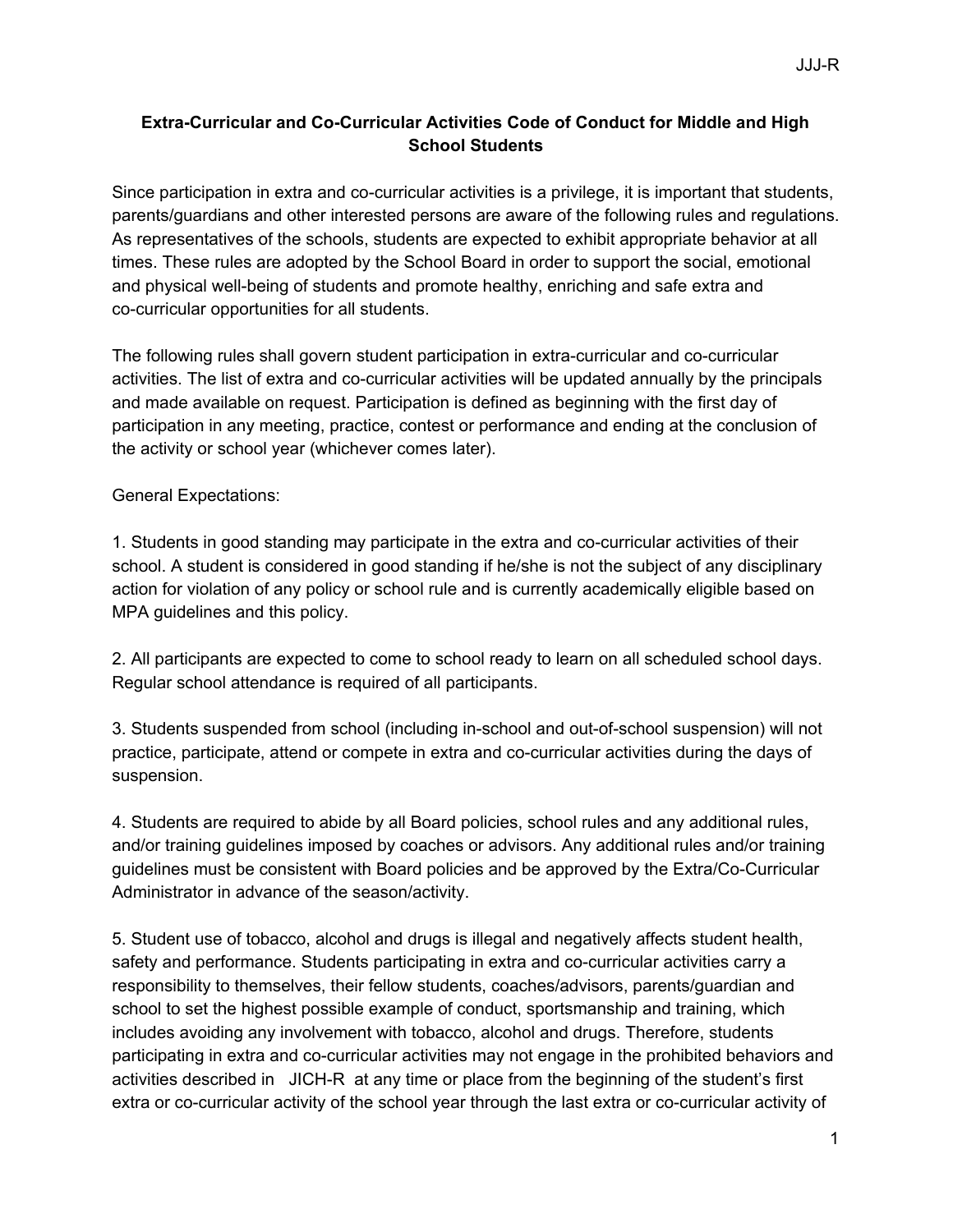the school year. Any team, club, or group suspensions imposed that cannot be completed in the current year shall be carried forth to the next school year.

6. Students and their parents/guardians are required to sign the Extra/Co-Curricular Contract, as well as all other required paperwork, as a condition of participating in extra and co-curricular activities. Students participating in fall extra and co-curricular activities and their parents/guardians must sign the contract, as well as all other required paperwork, at the beginning of pre-season. All other students who plan to participate in extra and co-curricular activities at any time during the school year and their parents/guardians must sign the contract, as well as all other required paperwork, prior to beginning their first activity.

## Rules and Regulations

# A. Parental**/**Guardian Consent/ and Permission Forms

A student may not participate in any teams, groups, or clubs until a signed parental/guardian consent/permission form has been completed and returned to the appropriate school office each school year. This form must indicate permission to participate, verification of adequate and appropriate health/accident insurance (where applicable), and agreement to abide by all Mt. Blue Regional School District's District Rules and Regulations.

## B. Academic Eligibility Rules

The Principal or his/her designee is responsible for certifying the eligibility of all students participating in extra and co-curricular activities.

## **Students Under Proficiency Based Education**

A student must take six (6) courses/credits, in order to participate in extra and co-curricular activities. Students involved in extra and co-curricular activities **MAY NOT** drop courses that they are passing after the season ends unless there are extenuating circumstances and have the principal's permission.

All students must have a minimum course score of 60 and a meets-partially meets on Habits of Work at the end of each **quarter.**

All students must have a minimum cumulative course score of 60 and a meets-partially meets on Habits of Work at the end of the **year** in order to be eligible for the subsequent fall season.

The following supports are available for students:

- Teacher assistance before or after school
- Academic Support Block(MBC)/Targets Focus Lab (MBMS)
- Extended Day Program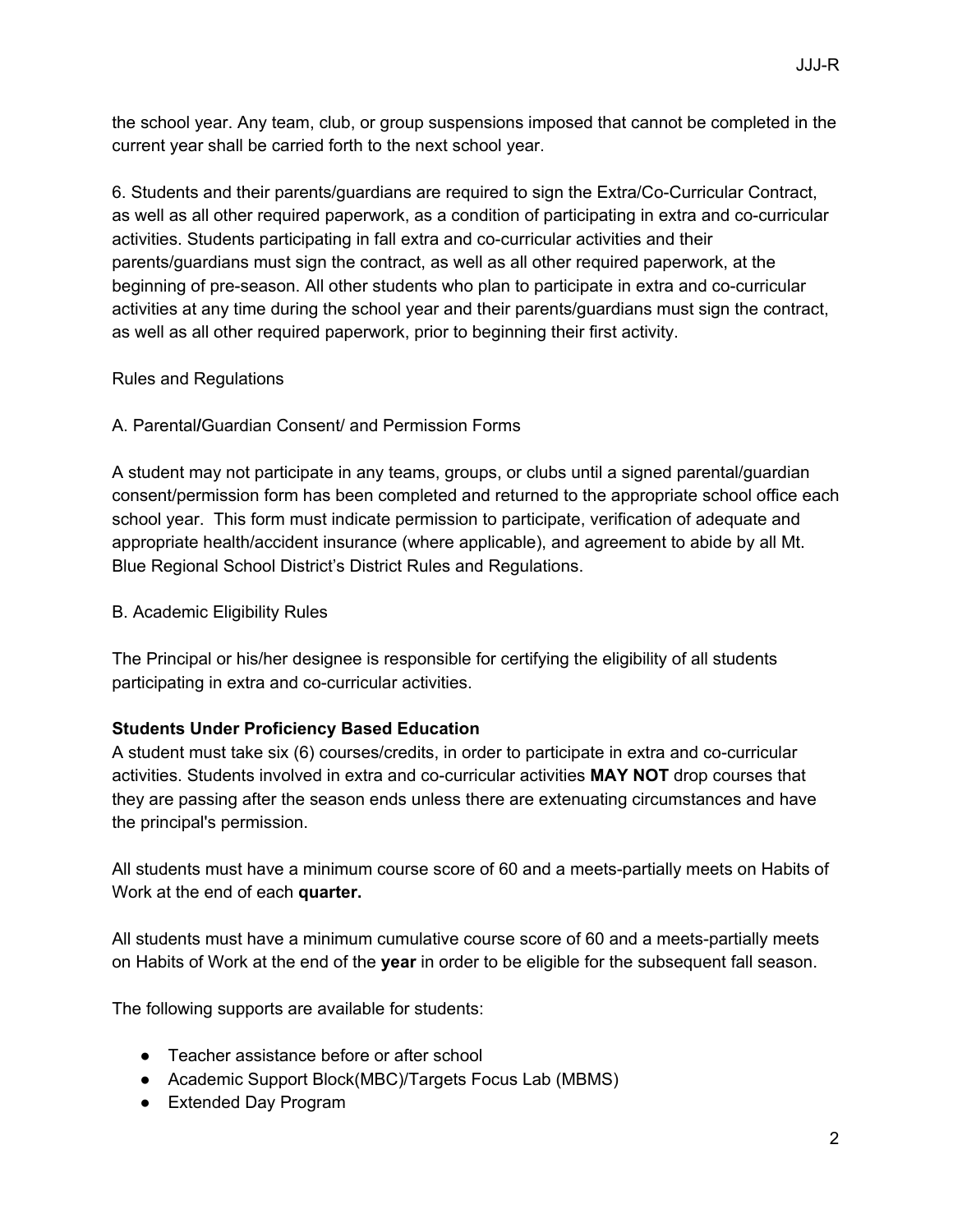- Extended Year Program
- Success and Innovation Center (MBC)

If a student fails to maintain eligibility status in any subject he/she will be declared ineligible to participate or compete in extra and co-curricular activities for the following quarter. Students who are placed on academic probation will be allowed an opportunity to participate, depending on their eligibility status.

Academic Probation is defined as follows: The student will be able to practice, but unable to compete or lead such activities until each course score and Habits of Work score for the current reporting period reaches an eligible level on the bi-weekly progress report. The student will be responsible for taking the progress report sheet to his/her teachers every two weeks, to monitor his/her progress. This sheet is to be returned to the Main Office and a copy brought to the coach or advisor. If the student is eligible at the end of two weeks, he/she may return to full participation in the extra or co-curricular activity, with continuing review every two weeks. Otherwise he/she will remain eligible to practice only. This policy applies to all sports, sports managers, jazz band, drama, class officers, student council, clubs, etc. It does not include any curriculum offering where credit is granted such as performing arts classes (e.g. chorus, concert band, orchestra, library aides, etc.)

If a student receives a failing or incomplete grade, he/she shall become ineligible when official academic reports are issued. Students with incomplete scores will have two weeks to make up incompletes and will remain ineligible until work is made up and assessed.

Students may gain eligibility by attending an accredited extended year program. The student's grade shall be determined by the formula prescribed by the district's extended year regulations.

Students who lose course credit for failing to satisfy the provisions of the district's attendance policy will be considered ineligible immediately at which point they may petition to be put on probation. This probation will include the student maintaining passing scores in all courses that total six (6) or more credits, as well as have no further undocumented absences. The student will be monitored every two weeks (attendance and scores) in order to participate. Mt. Blue School District encourages their students to monitor their eligibility throughout the whole year.

## **Students Under Traditional Grading System**

A student must take six (6) credits in order to participate in extra and co-curricular activities and maintain a cumulative grade for each course of 60 or higher. If a student fails to maintain a passing cumulative average of 60 or receives an incomplete in any subject at the end of the preceding quarter, he/she will be declared ineligible to participate in extra and co-curricular activities for the following quarter. If a student agrees to be on academic probation they will be allowed an opportunity to participate or compete.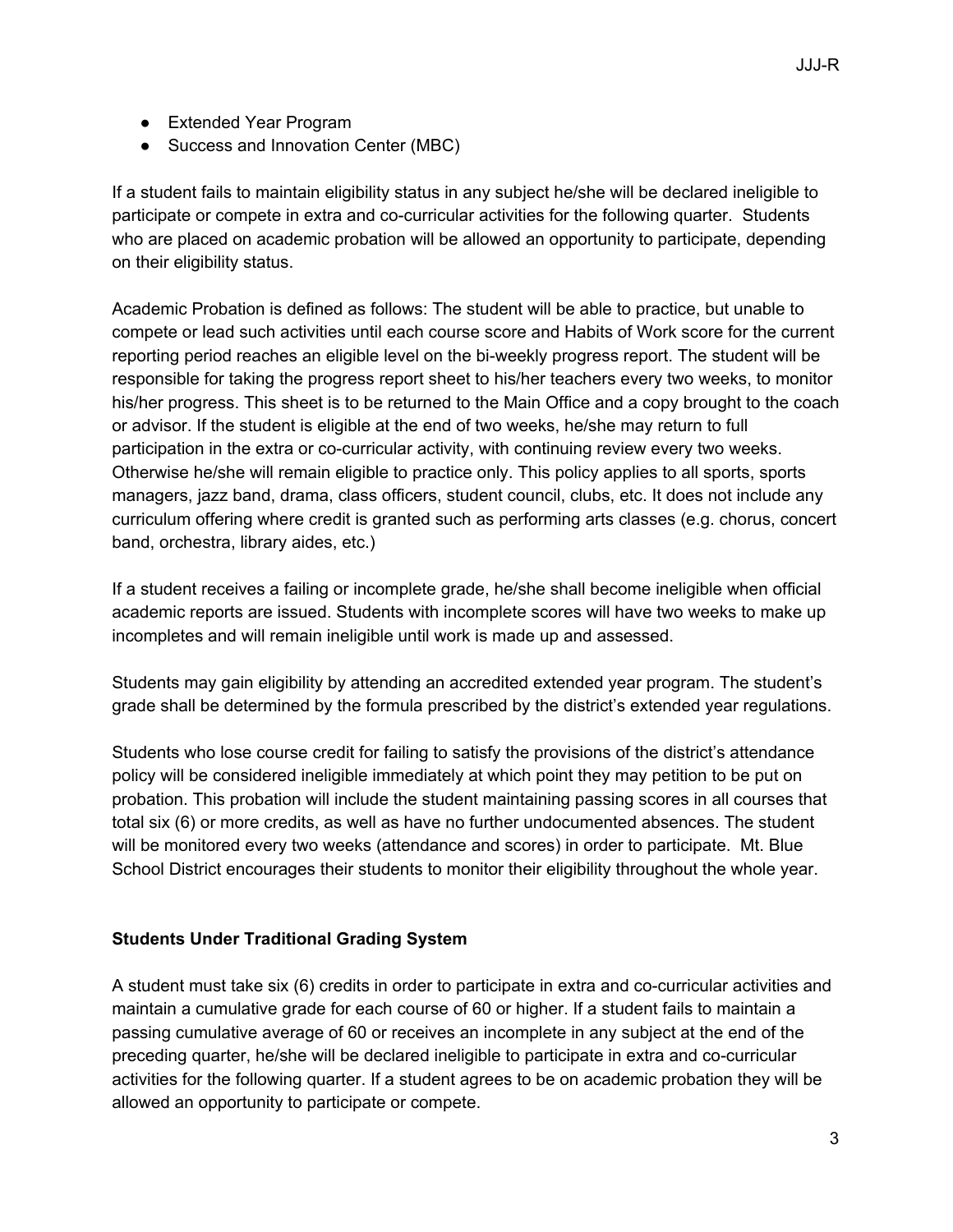Students involved in extra and co-curricular activities **MAY NOT** drop courses that they are passing after the season ends unless there are extenuating circumstances and have the principal's permission.

If a student fails to maintain eligibility status in any subject he/she will be declared ineligible to participate or compete in extra and co-curricular activities for the following quarter. Students who are placed on academic probation will be allowed an opportunity to participate, if they are eligible.

Academic Probation is defined as follows: The student will be able to practice, but unable to compete or lead such activities until each course score for the current reporting period reaches an eligible level on the bi-weekly progress report. The student will be responsible for taking the progress report sheet to his/her teachers every two weeks, to monitor his/her progress. This sheet is to be returned to the Main Office and a copy brought to the coach or advisor. If the student is eligible at the end of two weeks, he/she may return to full participation in the extra or co-curricular activity, with continuing review every two weeks. Otherwise he/she will remain eligible to practice only. This policy applies to all sports, sports managers, jazz band, drama, class officers, student council, clubs, etc. It does not include any curriculum offering where credit is granted such as performing arts classes (e.g. chorus, concert band, orchestra, library aides, etc.)

If a student receives a failing or incomplete grade, he/she shall become ineligible when rank cards are issued. Students with incomplete grades will have two weeks to make up incompletes and will remain ineligible until work is completed and graded.

The following supports are available for students:

- Teacher assistance before or after school
- Academic Support Block (MBC)/Targets Focus Lab (MBMS)
- Extended Day Program
- Extended Year Program
- Success and Innovation Center (MBC)

Students may gain eligibility by attending an accredited extended year program. The student's grade shall be determined by the formula prescribed by the district's extended year regulations.

Students who lose course credit for failing to satisfy the provisions of the district's attendance policy will be considered ineligible immediately at which point they may petition to be put on probation. This probation will include the student maintaining passing grades in all courses that total six (6) or more credits, as well as have no further undocumented absences. The student will be monitored every two weeks (attendance and grades) in order to participate. A student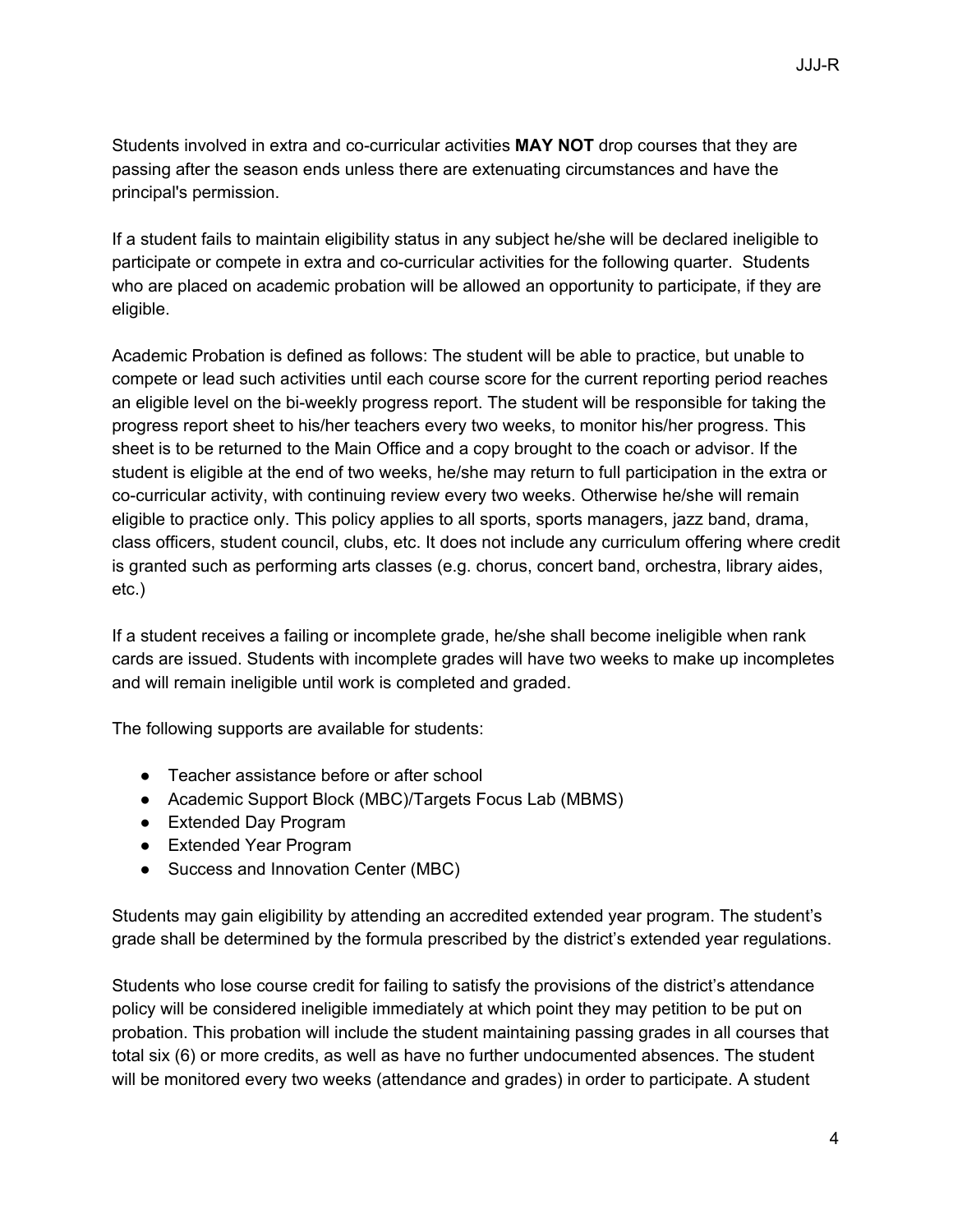who drops a course with an F shall be immediately ineligible. Mt. Blue School District encourages their students to monitor their eligibility throughout the year.

# **Special Eligibility Conditions:**

Students suspended for contract violations or ineligible students may **NOT** try out for teams with limited rosters. This policy applies to "cut sports" and activities with limited membership, and is intended to ensure that spots on team rosters are not being reserved for currently ineligible students. This does not apply if teams are unable to fill rosters with available students who initially try out. New students moving to Mt. Blue Regional School District who have maintained passing grades in all subjects taken at their previous school will be eligible for extra and co-curricular participation as soon as they are officially registered for classes in Mt. Blue Regional School District schools.

Students failing courses during the fourth quarter may be able to establish eligibility for the opening of the following school year with the approval of the Principal. This may be accomplished by earning passing scores in an approved extended year program or other options available through the Guidance Office. Ninth grade students entering Mt. Blue High School will automatically be eligible for fall extra and co-curricular activities. Students entering the District must meet the eligibility requirements of the Maine Principals' Association and MBRSD.

Students who become academically ineligible may practice and attend meetings but may not compete, perform, during an event or contest.

## C. Attendance

All participants are expected to come to school ready to learn on all scheduled school days. Regular school attendance is required of all participants. In order to participate in a contest, event, or practice, students must be in attendance on the day of the activity (or the last school day preceding the activity if it is scheduled on a non-school day). Being in attendance is defined as being present and appropriately participating in all assigned classes and learning labs. For the purpose of this policy, any student who misses any portion of the school day with an unexcused absence may NOT participate in extra and co-curricular activities. Any exceptions to this requirement must be approved by a building administrator or designee. No exception will be made for illness.

## D. Travel

Members of teams, groups, or clubs are expected to travel as a group to and from all away events using transportation provided by the school district. Exceptions may be made for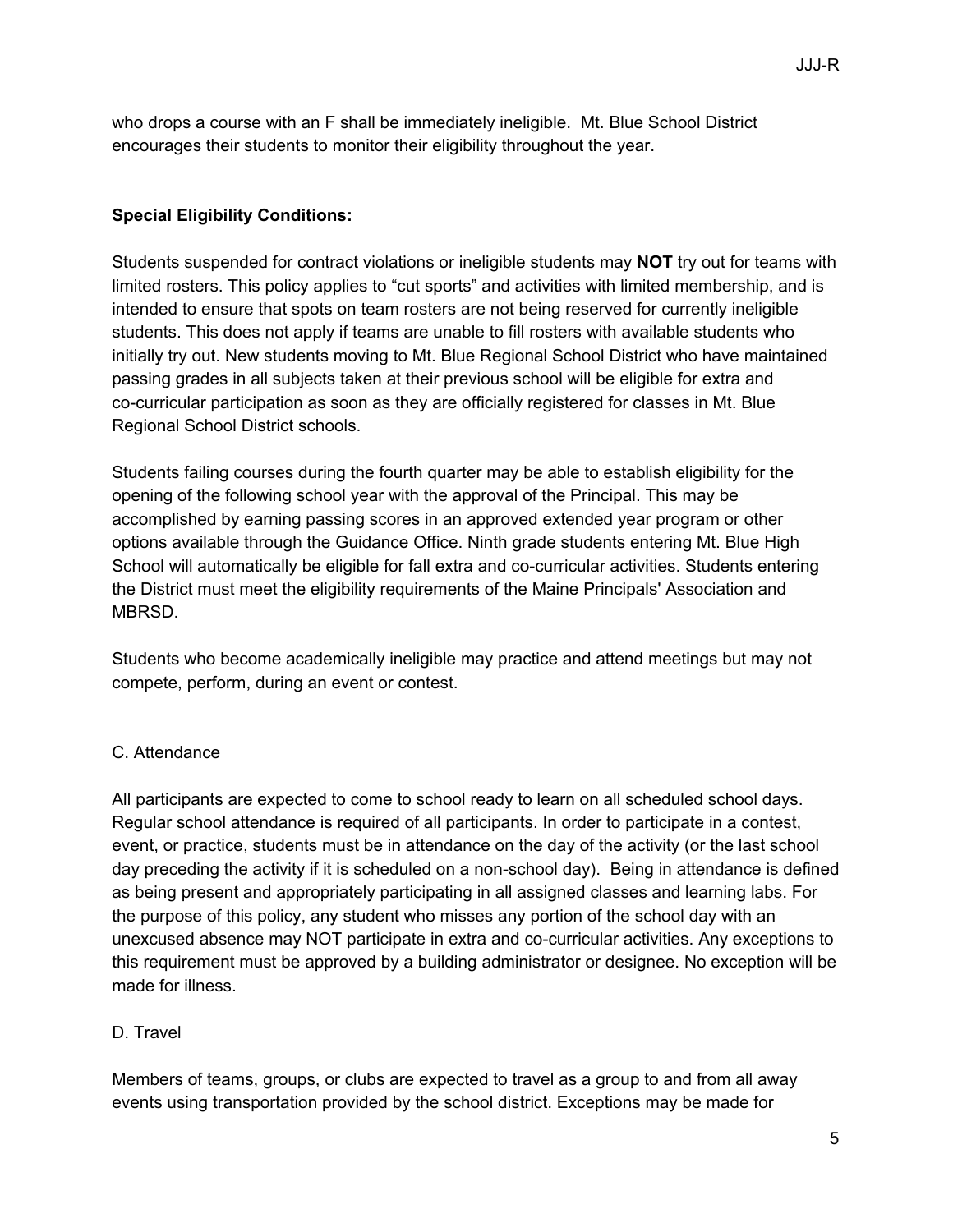students who submit a permission slip signed by their parent/guardian to the building principal/designee and approved prior to the school event. This exception will typically only be made to approve transportation from the away event in the private vehicle of the applicant's parent/guardian.

#### E. Violations of Student Conduct Code

Except for conduct distinguished in Sections F and G below, any student participating in an extra or co-curricular activity who violates the code of conduct established by any school or department of the Mt. Blue Regional School District will be subject to general school disciplinary measures which may include suspension from participation in the regularly scheduled events, activities, performances or contests at the discretion of the administration. Any student participating in an extra and co-curricular activity who receives disciplinary consequences for violations of school rules must complete the consequences before returning to the activity. Substantiated incidents of bullying or hazing may incur additional consequences related to extra and co-curricular activities. A student who is suspended from school is also suspended from extra and co-curricular activities during the period of the suspension. A student assigned inschool suspension is also suspended from extra and co-curricular activities during the day(s) of the suspension and until after returning to classes.

#### F. Alcohol, Tobacco and other Drugs

Students may not possess, use, be under the influence of, buy or furnish to others any substance which affects the mood or performance of oneself or others. These substances include, but are not limited to, alcoholic beverages, tobacco, use of vaporizers, vape products, marijuana, illegal drugs, prescription drugs (except as prescribed by their physician), look-alike drugs, over-the-counter drugs, or any substance purported to be any of the aforementioned. Taking medication at school or at a school-sponsored event is prohibited except under the supervision of appropriate school personnel. In addition, students participating in extra and co-curricular activities are not to "knowingly remain present" where these substances are being used contrary to the requirements of this policy. Students may not buy, possess, furnish to others, or use tobacco in any form.

Referral (Self or Concerned-Person) Procedures exist in order for students to safely seek help for themselves or others whom they suspect or know are involved with tobacco, alcohol or illegal drugs. On the first report of either type (self or concerned person) of referral, the student shall receive assistance and shall not be suspended from extra and co-curricular participation, provided there is not a current incident investigation in progress. The student shall be referred to a school sanctioned local intervention program. On the second report of either type (self or concerned-person) of referral, the student and his/her parent/guardian must participate in a meeting with an administrator or designee prior to returning to the activity and must participate in an individual counseling opportunity. Discipline procedures shall be followed as listed below.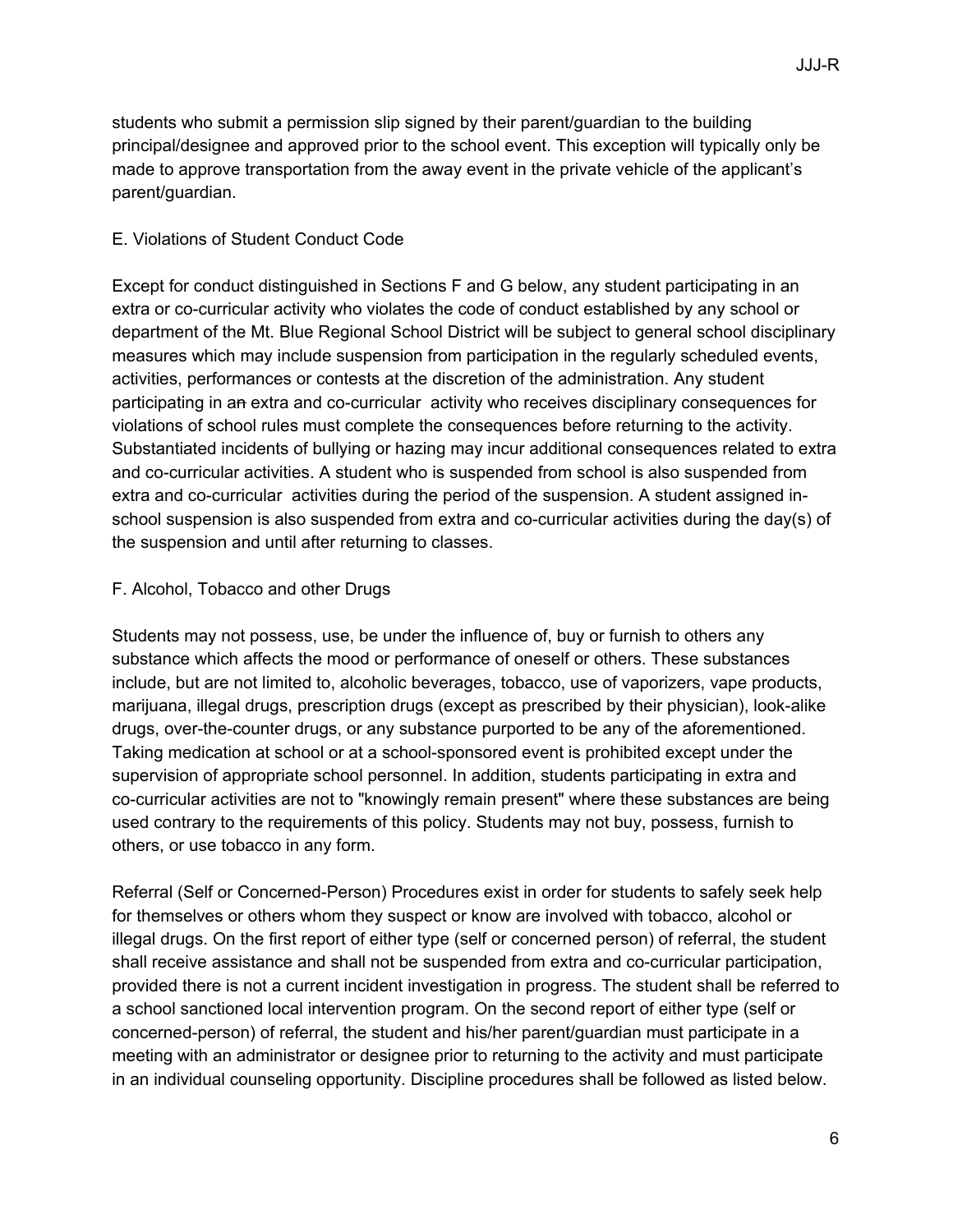## Tobacco Violations

First violation: No participation in extra and co-curricular activities for 7 calendar days. The student and his/her parent**/**guardian must participate in a meeting with an administrator or designee prior to returning to the activity, and the student will complete the school sanctioned intervention program at the next available session.

Second violation: No participation in extra and co-curricular activities for 14 calendar days. The student and his/her parent/guardian must participate in a meeting with an administrator or designee prior to returning to the activity and the student must provide evidence of participation in a school approved support plan.

Repeat violations: No participation in extra and co-curricular activities for 30 calendar days. The student and his/her parent/guardian must participate in a meeting with an administrator or designee prior to returning to the activity and the student must provide evidence of participation in a school approved support plan.

#### Drug and Alcohol Violations

First violation: No participation in extra and co-curricular activities for 14 calendar days. The student and his/her parent/guardian must participate in a meeting with an administrator or designee prior to returning to the activity, and the student will complete the school sanctioned intervention program at the next earliest session.

Second violation: No participation in extra and co-curricular activities for 30 calendar days. The student and his/her parent/guardian must participate in a meeting with an administrator or designee prior to returning to the activity and the student must provide evidence of participation in a school approved support plan.

Repeat violations: No participation in extra and co-curricular activities for 60 calendar days. The student and his/her parent/guardian must participate in a meeting with an administrator or designee prior to returning to the activity and the student must provide evidence of participation in a school approved support plan.

G. Students are expected to conduct themselves so as not to discredit themselves, their team, club, or group, their coach or advisor, or their school. If a student is charged with a crime that occurred during the school year, he or she may be suspended from participation in extra and co-curricular activities**,** as defined in paragraph 2 on page 1, until the case is adjudicated based on the determination of the superintendent in consultation with the building principal or designee. A student who is convicted of a crime shall be suspended from participation in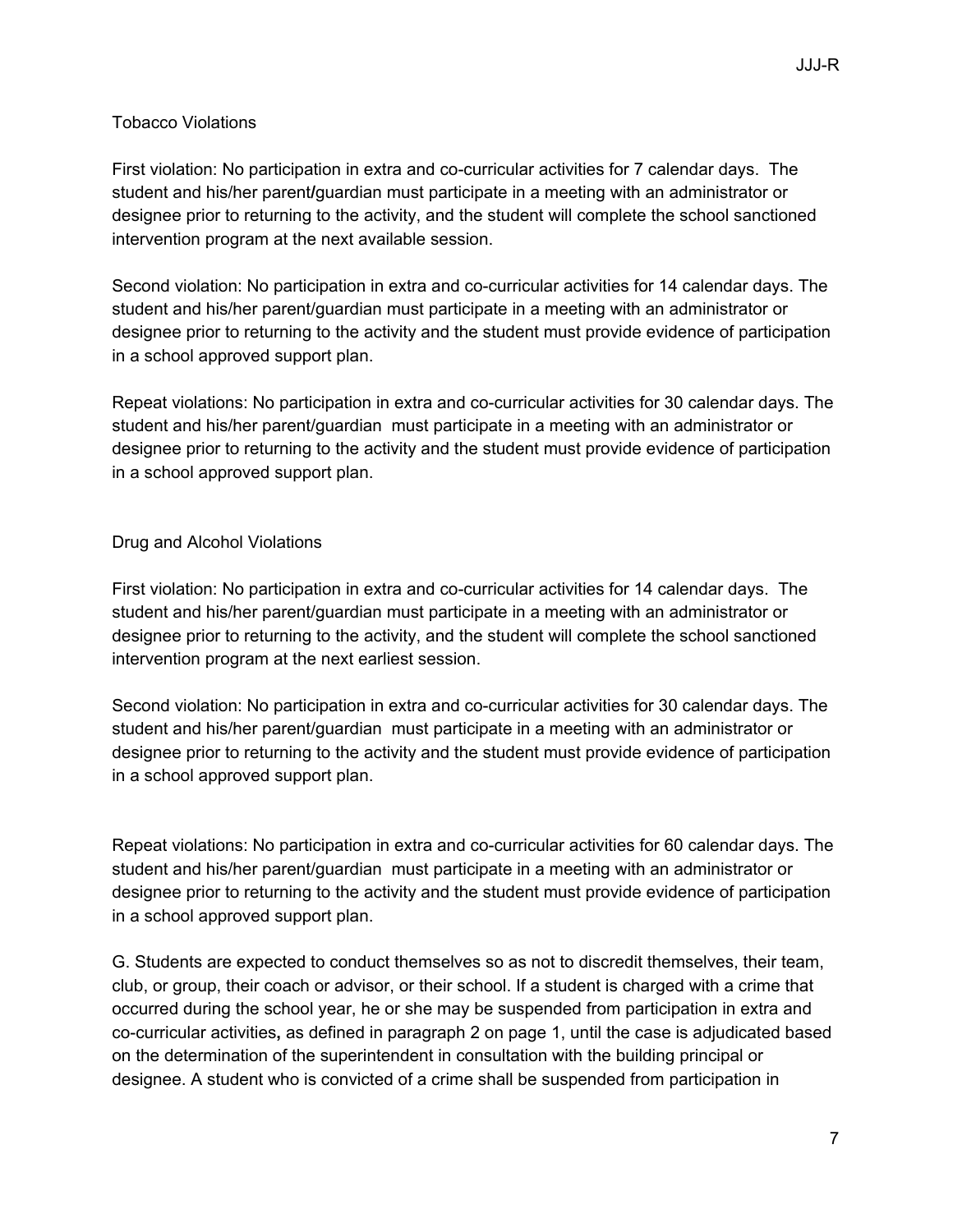activities for a period of time to be determined by the superintendent in consultation with the building principal or designee based upon the facts of the particular case.

# H. School Uniforms and Equipment

Students will be responsible for all uniforms and equipment issued to them by the school. The cost of replacing damaged or lost uniforms/equipment will be the responsibility of the student and parent/guardian. A student will not be issued uniforms/equipment for a new activity until all uniforms/equipment from a previous activity have been returned or paid for.

## I. Practices

All participants in performance and competitive activities are expected to attend scheduled practice sessions, performances, and contests as specified or required by the advisor or coach involved. If a parent/guardian does not want his/her student traveling in adverse travel conditions, the parent/guardian shall notify the coach or advisor prior to the scheduled practice, contest, or performance.

## J. Injuries/Illnesses Requiring Medical Attention

Participants in extra and co-curricular activities must report all injuries and illnesses requiring medical attention to the Health Office and Athletic Trainer. Written clearance from the student's physician to return to extra and co-curricular participation must be submitted to the Health Office and Athletic Trainer before the student will be allowed to practice,participate, or compete again.

## ADDITIONAL RULES GOVERNING PARTICIPATION IN ATHLETICS

In addition to all other eligibility requirements, a student participating in athletics must meet the following MPA and District requirements:

A. Is regularly enrolled in Mt. Blue High School or Mt. Blue Middle School (or whose parents**/**guardians reside in Mt. Blue Regional School District and has an approved home school plan);

B. Is less than twenty (20) years of age;

C. At the high school level, is actively enrolled for credit in courses totaling a minimum of six (6) credits;

D. Refrains from participating on an outside team according to MPA rules;

E. Has not graduated from a four-year course in a secondary school prior to the season;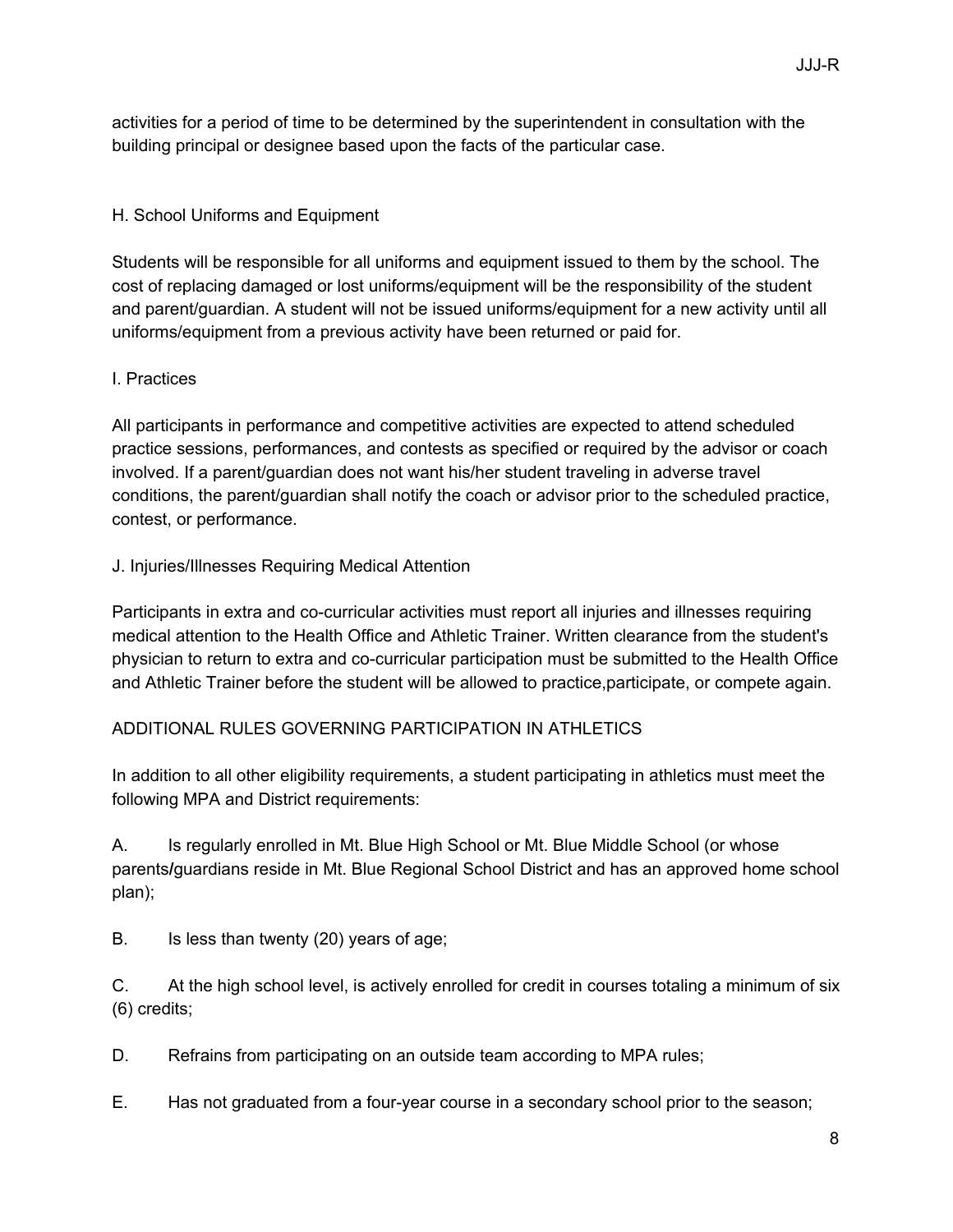F. Has not competed under a name not verified by a birth certificate;

G. Has not transferred to Mt. Blue Regional School District primarily to participate in athletic activities;

H. Has provided to the Health Office a record of a physical examination by a licensed physician given within the two previous years;

I. Has provided an annual Interval History Questionnaire (IHQ) to the Health office if appropriate;

J. Has been cleared by the Health Office to participate based on an evaluation of the IHQ, physical exam record, and clearance records of any injuries/illnesses.

K. Has submitted to the coach or advisor a signed (by the student and his/her legal guardian) agreement that he/she will abide by the rules and regulations of the Mt. Blue Regional School District, Mt. Blue High School, Mt. Blue Middle School, and/or the Mt. Blue Athletic Department and the team/activity; and

L. Has adequate health/accident insurance, if appropriate.

M. Has followed the MBRSD concussion protocol.

N. Does not violate the district's hazing policy.

## ATHLETIC TEAM MEMBERSHIP

A student may participate in only one sport at any one time per season. An athlete may not drop one sport and try out for another sport during a season without permission of the Athletic Director and the coaches involved.

Students wishing to participate on school teams must try out during the period designated for that purpose, and may not join a team after the tryout period without the approval of the Head Coach and Athletic Director following consideration of any extenuating circumstances.

Cross Reference: JICH - Chemical Health Policy JICH-R - Student Drug, Alcohol and Tobacco [Administrative](https://docs.google.com/document/d/1TRPKqYVCUQYXbSMFBiEaI11lW6DSDtTIJODhUVTHpQo/edit?usp=sharing) Procedure JJIC - Athletic [Eligibility](https://docs.google.com/document/d/1YSbWiQYWy1iVIkcOcRMt1Zr5qrfiofiERtY8XYlZC8Q/edit?usp=sharing) Rules JJIC-R - [Suspension](https://docs.google.com/document/d/1kCJl_2KAXMbW1pwjnNgBCAfnXhUNw_agGemEnTWxmRk/edit?usp=sharing) of Students from Athletic Teams